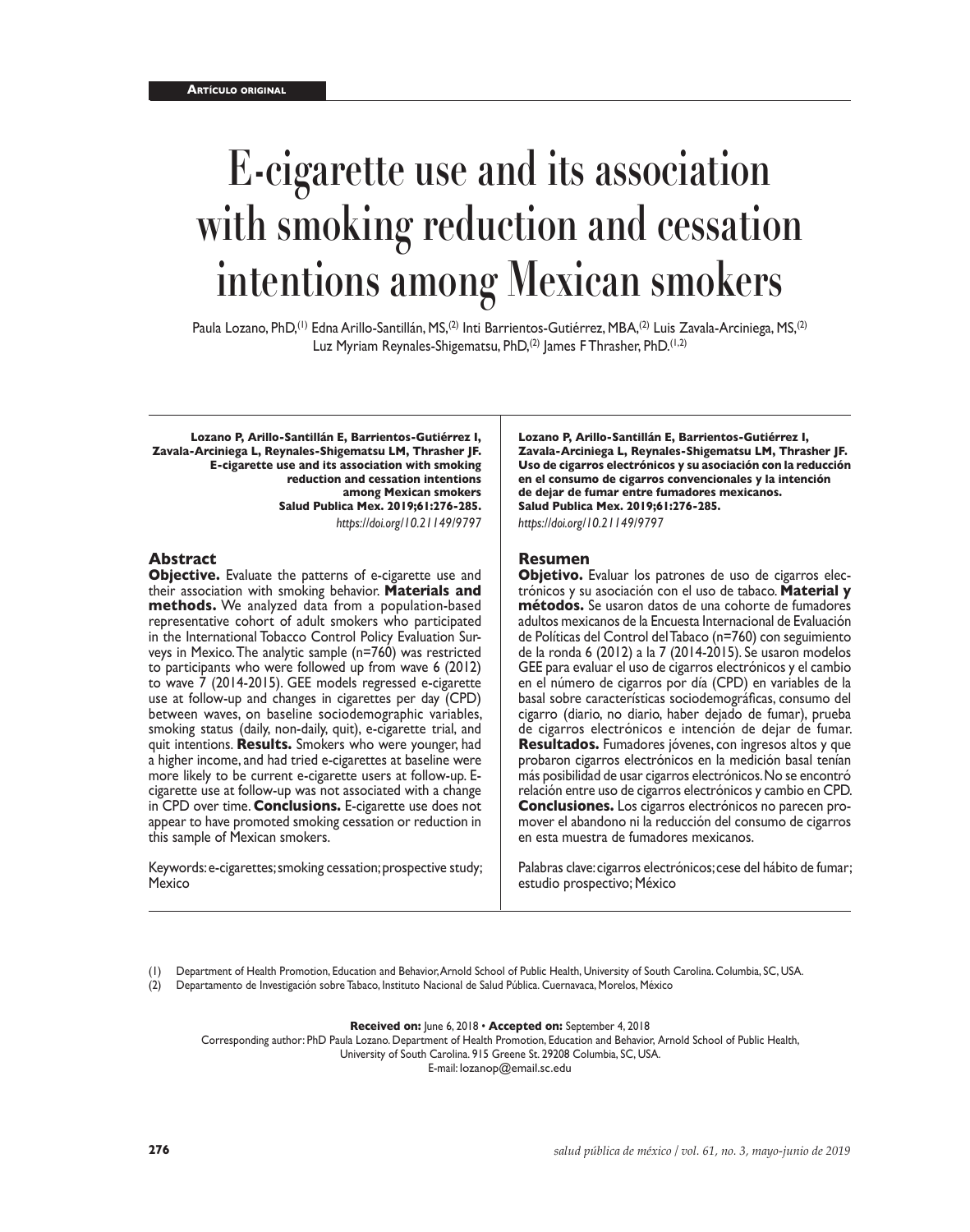$\Gamma$ -cigarettes are battery operated devices which heat a solution that usually contains nicotine,<sup>1,2</sup> and their use is taking off around the world.<sup>3-7</sup> Some researchers have raised concerns that e-cigarette use may impede smoking cessation.<sup>8-12</sup> However, most of the research on this topic has been conducted in high-income countries where e-cigarettes are legally available. In low- and middle-income countries, where cessation aids are not widely available and are rarely used, their impact may be especially important.<sup>13</sup> This study aimed to understand the patterns of e-cigarette use among Mexican smokers, including the relationship between e-cigarette use and smoking behavior.

Studies on how e-cigarette use impacts smoking reduction and cessation have produced mixed results. Several longitudinal studies have found that e-cigarette use is associated with smoking reduction or cessation,<sup>8-11</sup> whereas other studies have detected no such association, 1,10,11,14 or have found that smokers who use e-cigarette are less likely to quit smoking than those who smoke cigarettes only.15-18 Indeed, according to a recent meta-analysis that included four longitudinal studies, the odds of quitting cigarettes was 28% lower among smokers who used e-cigarettes compared to those who were not using e-cigarettes.<sup>2</sup> Still, other studies have found that the effectiveness of e-cigarette use for cessation depends on the type of e-cigarette device used and on the frequency of use.1,11,19 Nicotine delivery from cigarettes is more similar to that from e-cigarettes that have larger batteries and can be re-filled with fluids, compared to e-cigarette devices with smaller batteries that look like conventional cigarettes (i.e., with disposable, pre-filled cartridges).1, 20-22 E-cigarettes that better mimic nicotine delivery from combustible tobacco may have a greater potential for helping smokers quit combustible cigarettes.<sup>1</sup>

## **Study context**

Since 2008, Mexico has prohibited the importation, distribution, advertising and sale of e-cigarettes.<sup>23</sup> Nevertheless, there has been an increase in e-cigarette use over time. In 2012, 34% of Mexican adult smokers had heard of e-cigarettes, and  $4\%$  had tried them.<sup>24</sup> By 2016, a national survey study found that 18% of adult smokers had tried e-cigarettes, and 5% were currently using them.25 In that survey, e-cigarette trial and current use were associated with being a current smoker, having a higher smoking frequency, being female, and having a higher socioeconomic status (i.e. income and education).<sup>1</sup> However, to date there are no longitudinal studies of Mexican adults that have evaluated the predictors of e-cigarette use or its association with smoking reduction or cessation. In this study, we aim to evaluate the predictors of e-cigarette use in a population-based representative cohort of Mexican smokers. We will also evaluate the association between changes in the number of cigarettes smoked per day (from wave 6 to wave 7) and e-cigarette use at wave 7, as well as the relationship between planning to quit smoking at baseline and subsequent e-cigarette use. Since the relationship between e-cigarette use and smoking behaviors has been inconsistent in previous studies, we did not have an a priori hypothesized direction for this relationship.

# Materials and methods

# **Design**

We used data from waves 6 (2012) and 7 (2014-2015) of the International Tobacco Control Policy Evaluation Survey administered in Mexico (ITC-Mexico). ITC-Mexico is a population-based, representative cohort of adult smokers who reside in seven major Mexican cities (Mexico City, etc.) The initial data collection took place in 2006, using a stratified, multi-stage sampling scheme with face-to-face household interviews. At each wave, the sample is replenished in order to maintain sample size. A more detailed description of the sampling methodology can be found elsewhere.<sup>26-28</sup> At entry into the cohort, eligible participants were aged 18 or more years, had smoked at least once during the previous week, and had smoked at least 100 cigarettes in their lifetime. Those who quit smoking over the study period were still surveyed and followed up. The data for wave 6 were collected between October and December, 2012, (N=2 129 participants) in seven Mexican cities. The data for wave 7 were collected between November 2014 and March, 2015, although only participants in 3 cities (Monterrey, Guadalajara and Mexico City; N=944 participants) were surveyed, due to resource constraints.The study protocol was approved by the IRB at the Mexican National Institute of Public Health.

# **Sample**

The analytic sample was restricted to wave six participants (N=992) from the three largest cities in Mexico (Monterrey, Guadalajara and Mexico City) who were followed up from wave 6 to wave 7 ( $N=760$  participants). 23% of a total of 992 eligible participants from wave 6 (n=232) were excluded and were not followed up. After excluding those participants who had missing values for the exposure, outcome and covariates, the final study sample size for the analytic sample of predictors of e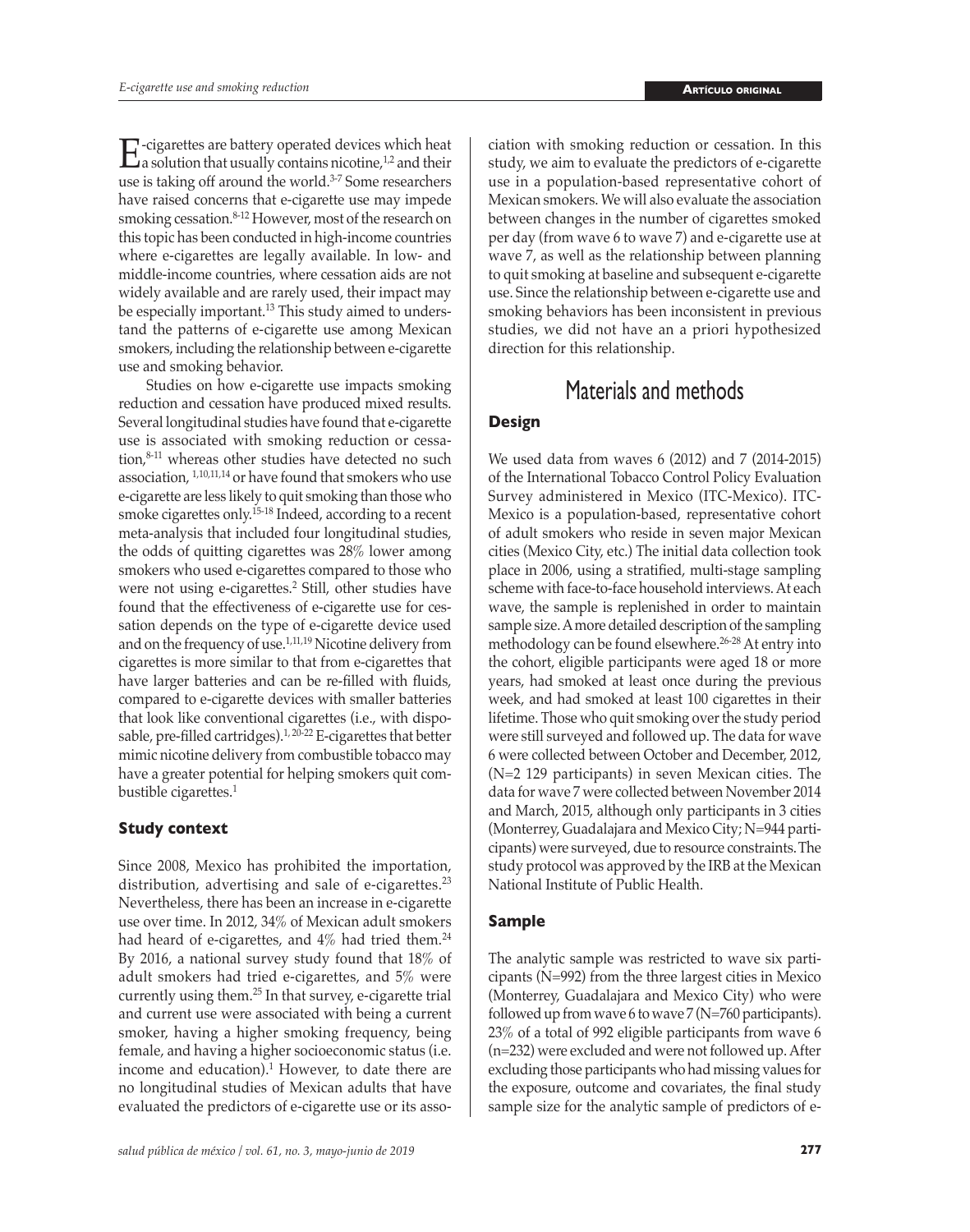cigarette use was 752 participants. The analytic sample for assessing the relationship between e-cigarette use at wave 7 and a change in the number of cigarettes smoked per day from wave 6 to wave 7 included 739 participants. The analytic sample for evaluating the

association between planning to quit smoking at wave 6 and e-cigarette use at wave 7 (n=624) eliminated those who were not smoking at wave 6 because they were not asked questions about quit intentions (see figure 1 for determination of analytic samples).



**Figure I. Sample flow chart (Mexico, 2012-2015)**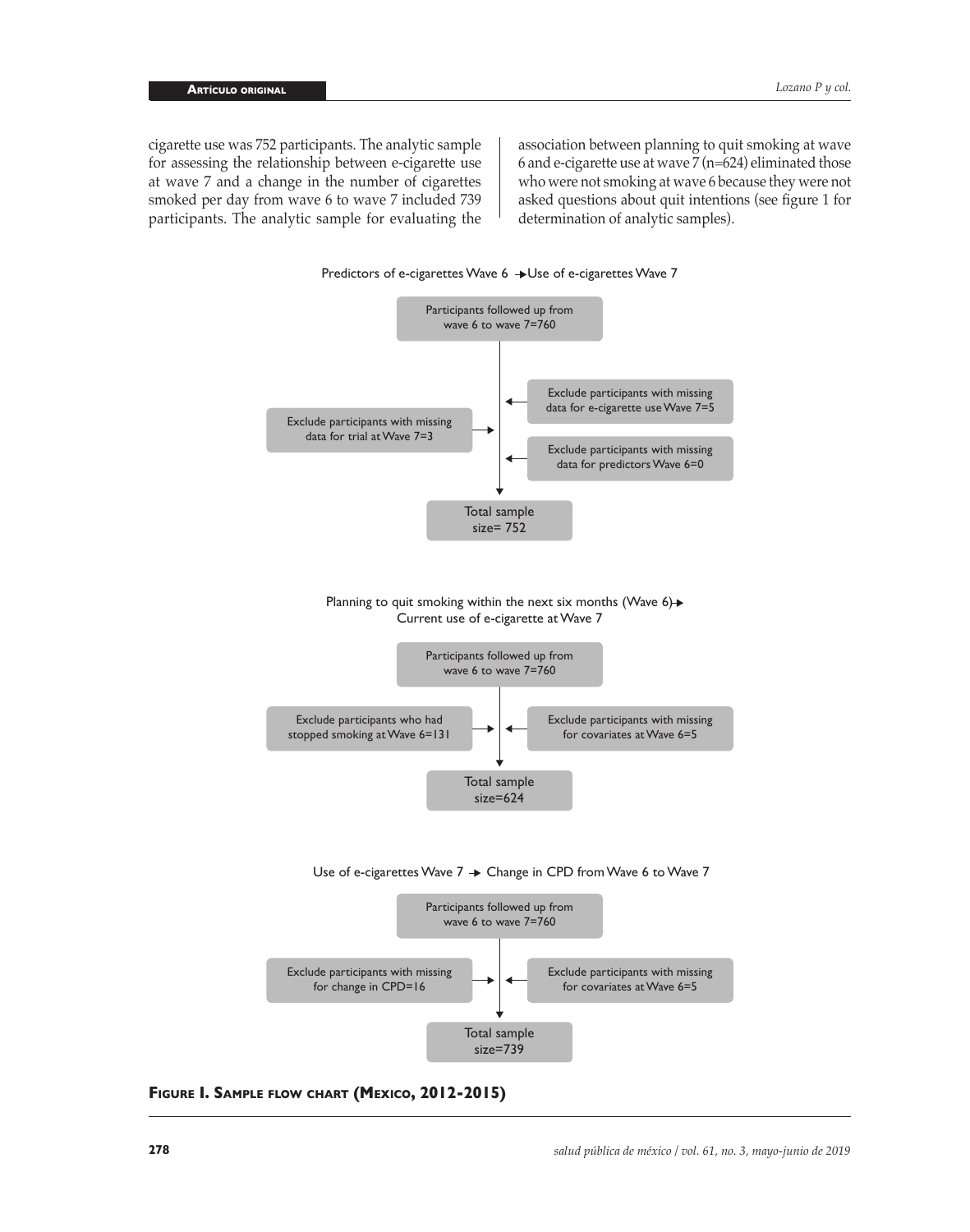## **Measures**

## *E-cigarette variables*

After describing e-cigarettes to participants, e-cigarette trial was assessed by asking participants: "Have you ever tried an electronic cigarette?" (Yes/No). Current ecigarette use was measured by asking participants who had ever tried e-cigarettes: "In the last six months, how often did you use an e-cigarette?" (response options: "Daily", "Not daily but at least once a week", "1-3 times per month", "A few times in the last six months", "Did not use in the last six months"). Participants were classified as either using e-cigarettes at least once in the last month (daily, weekly, 1-3 times per month) or not (other responses). For some analyses, e-cigarette use in the last six months (vs. not) was also derived from this question. Participants who had used e-cigarettes at least one to three times per month were asked what type of ecigarette they were currently using most often (response options: "A disposable (non-rechargeable) e-cigarette", "An e-cigarette kit that looks like a cigarette", "An ecigarette kit with cartridges that does not look like an e-cigarette", "Don't know").

### *Smoking-related variables*

In order to examine smoking reduction we estimated the change in cigarettes per day (CPD) between wave 6 and wave 7. This variable was created by subtracting the CPD in wave 6 from the CPD in wave 7, assigning a value of 0 to those who had quit smoking at either wave. Therefore, negative values represented a reduction in CPD from wave 6 to wave 7, a positive value represented an increase in CPD, and a zero value represented no change over time. Planning to quit smoking within the next six months was measured by asking participants who smoked if they planned to quit "Within the next month", "Within the next six months", "Sometime in the future, beyond six months", or "not planning to quit". This variable was dichotomized into "Yes" (Plan to quit within the next six months or before) and "No" (other responses).<sup>29</sup>

## *Covariates*

Several individual-level sociodemographic variables were examined as covariates, including age (18-29, 30-39, 40-54, 55 or older), sex, education (dichotomized into individuals that had a middle-school education or less, and those with high school education or more), and monthly household income (low=\$5 000 MP or less; middle=\$5 001-\$8 000 MP; high=\$8 000 MP or more; "Don't know"). The categories used to model income and education were chosen to be as close to uniform as possible across categories, while preventing zero counts that might hinder convergence for models where the prevalence of the outcome was low. Finally, the smoking status was categorized as daily smokers, non-daily smokers and quitters.

## *Analysis*

We used chi-squares to compare participants who were lost to follow-up to those who were not. Weighted generalized estimating equations (GEE) models with robust standard errors were used to account for the nested structure of the data due to the cluster sampling approach. All models were weighted to account for sample size at the city level in order to prevent the observations for the largest city (Mexico City) from overrepresenting those for the smaller cities (Monterrey and Guadalajara). The models estimated the associations between sociodemographic and tobacco-use variables at baseline and e-cigarette use at follow-up (last six month use); the association between e-cigarette use at follow-up and change in CPD over time (adjusting for covariates), and the association between planning to quit smoking at baseline and e-cigarette use at follow-up. All analyses were conducted using Stata 14.

# **Results**

Unweighted sample characteristics from wave 6 are presented on table I, including a comparison of participants who were followed-up from wave 6 to wave 7 with those who were not. More than half of the study participants who were followed-up were male and aged over 40 years. Moreover, 65% of respondents had a middle school education or less, and half of the participants had a low income. Approximately 61% of participants were daily smokers, and 22% were non-daily smokers. Daily smokers smoked an average of eight CPD, while non-daily smokers smoked an average of one CPD. Over 90% of the participants had not tried e-cigarettes, and only 12 participants reported using e-cigarettes at least once a month. Among past month e-cigarette users, one used a disposable (non-rechargeable) e-cigarette, four used an e-cigarette kit that looks like a cigarette, six used e-cigarettes with pre-filled cartridges (that did not look like a cigarette), and one respondent answered "Don't know" (data not shown). Differences in sociodemographic characteristics between participants who were followed-up and those who were not followed-up were mostly not statistically significant; however, participants who were not followed-up were younger and had higher levels of education.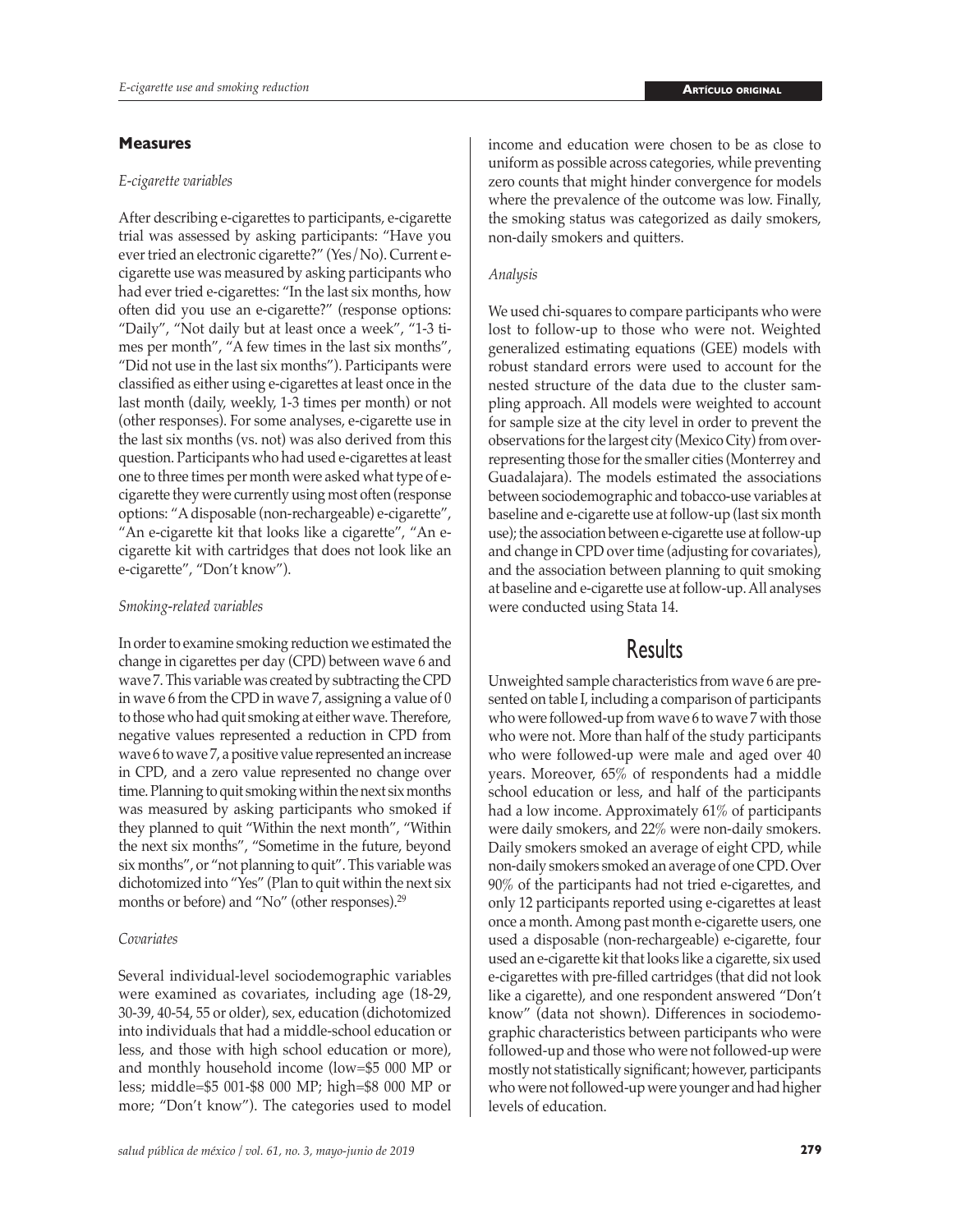# **Table I Selected baseline characteristics of the Mexican smokers' follow-up sample (Mexico, 2012)**

|                           | Smokers followed-up (N=760) | Smokers not followed-u (N=232) |             |
|---------------------------|-----------------------------|--------------------------------|-------------|
| <b>Baseline variables</b> | % (n)                       | % (n)                          | $p$ -value* |
| Sex                       |                             |                                |             |
| Female                    | 46 (351)                    | 39 (92)                        | 0.08        |
| Male                      | $\sqrt{54(409)}$            | 61(142)                        |             |
| Age                       |                             |                                |             |
| $18-29$                   | 12 (88)                     | 17(40)                         | 0.005       |
| 30-39                     | 34 (255)                    | 41(97)                         |             |
| $40 - 54$                 | 32(241)                     | 24(56)                         |             |
| $55+$                     | 23 (176)                    | 18(41)                         |             |
| Education                 |                             |                                |             |
| Middle school or less     | 65 (496)                    | 47 (111)                       | < 0.001     |
| High school or more       | 35 (264)                    | 52(121)                        |             |
| Income                    |                             |                                |             |
| Low                       | 50 (383)                    | 47 (110)                       | 0.11        |
| Middle                    | 22(169)                     | 23(54)                         |             |
| High                      | 15(111)                     | 21(49)                         |             |
| Unknown                   | 13(97)                      | 9(21)                          |             |
| Smoking status            |                             |                                |             |
| Daily                     | 61(464)                     | 62 (146)                       | 0.869       |
| Non-daily                 | 22 (164)                    | 21(49)                         |             |
| Quitters                  | 17(132)                     | 17(39)                         |             |
| E-cigarettes trial        |                             |                                |             |
| Yes                       | 6(45)                       | 10(23)                         | 0.091       |
| No                        | 94(715)                     | 90(210)                        |             |
| * Chi-square test         |                             |                                |             |

## **E-cigarette use at follow-up**

Participants with a high household income at baseline where morel likely to have used e-cigarettes in the last six months at follow-up, compared to participants with a low income (9 vs.  $6\%$  respectively; AOR=7.05, 95%IC 1.52-32.73; table II). Moreover, participants who had tried e-cigarettes at baseline were more likely to report using e-cigarettes in the last six months (20.45 vs. 3.25% respectively; AOR=7.22, 95%IC 2.26-22.51; table II) and in the last month (9.09 vs. 1.13% respectively; AOR=15.94, 95%IC 2.93-86.80; table II) at follow-up. Participants who were between 18-29 years old were more likely to have used e-cigarettes in the past month, compared to those who were 55 or older (5.85 vs. 0.6% respectively; AOR=10.28, 95%IC 1.14-92.44; table II).

In models with the analytic sample of participants who smoked at baseline, those who planned to quit smoking were not more likely to be using e-cigarettes in

the month previous to the follow-up wave (1.9 vs. 1.6% respectively; AOR=1.30, 95% IC 0.23-7.41; table III).

## **Changes in smoking frequency**

Participants who had used e-cigarettes in the past month at follow-up were not more likely to have either reduced or increased the number of cigarettes smoked per day since the previous wave ( $β_{\text{adjusted}} = -0.58, 95\%$ IC -3.25-2.10; table IV).

# **Discussion**

Our study suggests that Mexican smokers who were younger and had a higher income at baseline were more likely to be current e-cigarette users at follow-up, which is consistent with a 2016 cross-sectional survey conducted in Mexico.25 Our study also found that trial of e-cigarette use at baseline was the strongest predictor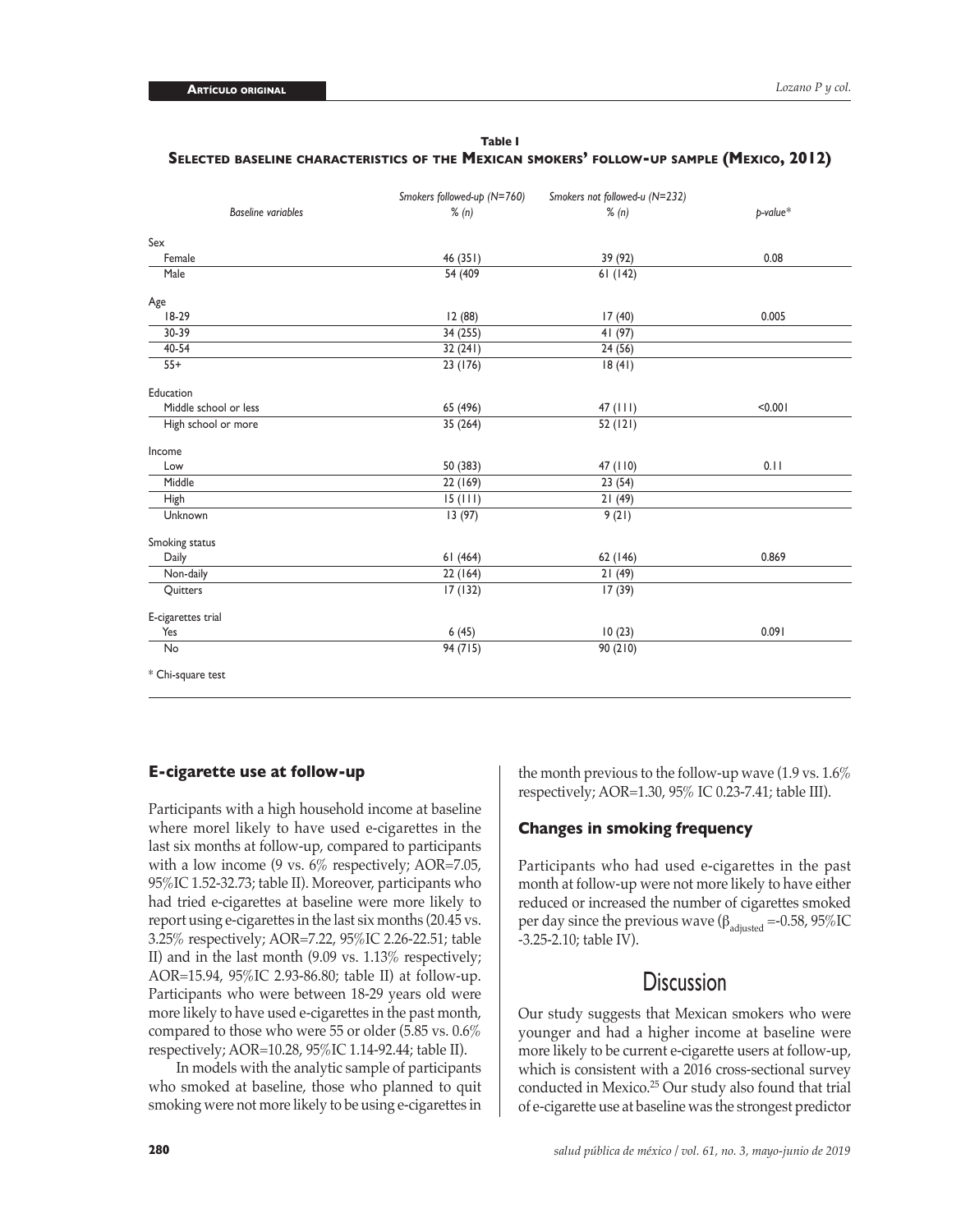|                           |      | E-cigarettes used in the last six months $(N=752)$ |                     |             | E-cigarettes used in the last month $(N=752)$ |                    |
|---------------------------|------|----------------------------------------------------|---------------------|-------------|-----------------------------------------------|--------------------|
| <b>Baseline Variables</b> | %    | <b>OR 95%CI</b>                                    | <b>AOR 95%CI</b>    | %           | <b>OR 95%CI</b>                               | <b>AOR 95%CI</b>   |
| Sex                       |      |                                                    |                     |             |                                               |                    |
| Female                    | 4.6  | 1.2(0.44, 3.32)                                    | $1.1$ (0.35, 3.70)  | 2.0         | 1.2(0.33, 4.52)                               | 1.4(0.47, 4.66)    |
| Male                      | 3.9  | 1.00                                               | 1.00                | 1.2         | 1.00                                          | 1.00               |
| Age                       |      |                                                    |                     |             |                                               |                    |
| $18-29$                   | 6.9  | 2.0 (0.29, 14.84)                                  | 2.0 (0.28, 15.38)   | 5.8         | $12.7$ (1.41, 114.47)                         | 10.2 (1.14, 92.44) |
| 30-39                     | 5.2  | 2.5(0.34, 18.61)                                   | 2.1 (0.30, 15.84)   | 0.8         | 1.8(0.15, 22.42)                              | 1.4(0.10, 23.05)   |
| 40-54                     | 4.6  | 1.4(0.18, 10.86)                                   | 0.9(0.12, 7.53)     | 1.7         | 5.0 (0.52, 50.01)                             | 4.6 (0.46, 47.38)  |
| 55 and more               | 1.2  | 1.00                                               | 1.00                | 0.6         | 1.00                                          | 1.00               |
| Education                 |      |                                                    |                     |             |                                               |                    |
| Middle school or less     | 2.4  | 1.00                                               | 1.00                | 1.4         | 1.00                                          | 1.00               |
| High school or more       | 7.7  | $3.4$ (1.19, 10.08)                                | $1.6$ (0.52, 5.20)  | 1.9         | 0.8(0.23, 2.80)                               | 0.3(0.06, 1.71)    |
| Income                    |      |                                                    |                     |             |                                               |                    |
| Low                       | 1.6  | 1.00                                               | 1.00                | $  \cdot  $ | 1.00                                          | 1.00               |
| Middle                    | 6.0  | 6.6 (1.54, 28.85)                                  | 6.2(1.22, 31.65)    | 2.4         | 5.0 (1.09, 23.47)                             | 5.6 (1.00, 31.40)  |
| High                      | 8.1  | 8.9 (2.11, 38.00)                                  | 7.0 (1.52, 32.73)   | 0.9         | $1.6$ (0.18, 15.19)                           | 1.9(0.20, 19.11)   |
| Unknown                   | 7.2  | 6.6 (1.50, 29.80)                                  | $7.2$ (1.63, 31.75) | 3.1         | 6.7 (1.38, 32.98)                             | 6.3 (1.06, 37.85)  |
| Smoking status            |      |                                                    |                     |             |                                               |                    |
| Daily                     | 4.2  | 1.00                                               | 1.00                | 1.7         | 1.00                                          | 1.00               |
| Non-daily                 | 6.2  | 1.2(0.39, 3.83)                                    | 1.3(0.40, 4.39)     | 2.2         | 0.7(0.20, 2.92)                               | 0.7(0.18, 3.26)    |
| Quitters                  | 2.4  | 0.8(0.17, 4.54)                                    | 1.3(0.26, 6.75)     | 0.6         | 0.2(0.02, 1.73)                               | 1.3(0.25, 7.00)    |
| E-cigarette trial         |      |                                                    |                     |             |                                               |                    |
| No                        | 3.3  | 1.00                                               | 1.00                | $  \cdot  $ | 1.00                                          | 1.00               |
| Yes                       | 20.5 | 7.2(2.36, 22.51)                                   | 7.2 (2.26, 23.04)   | 9.1         | 10.4(2.66, 40.83)                             | 15.9 (2.93, 86.80) |

**Table II Weighted association between socio-demographic variables at baseline and use of e-cigarettes at follow-up. Mexico, 2012-2015**

of current e-cigarette use at follow-up, suggesting that those who were most interested in trying this innovative nicotine delivery device, even if it was illegal, were more likely to continue using it. Those who were e-cigarette users at follow-up were no more likely to increase or decrease CPD over time than those who did not currently use e-cigarettes at follow-up; these results are consistent with those of certain previous studies.1,10,11,14 However, other studies that have found that e-cigarette use is associated with CPD reduction and smoking cessation.<sup>8-11</sup> A longitudinal study in Great Britain found that smokers who were daily e-cigarette users were more likely to achieve a 50% reduction in CPD, compared to smokers who did not use e-cigarettes.<sup>9</sup> However, the same study found no significant CPD reduction among less frequent e-cigarette users compared to never ecigarette.<sup>9</sup> Due to the small number of daily e-cigarette users in our sample, we were unable to examine changes

in CPD as a function of e-cigarette use intensity. As in other studies, it is possible that Mexican smokers use e-cigarettes in conjunction with conventional cigarettes rather than as an aid to quit smoking.<sup>30-32</sup> Moreover, other observational studies suggest that the extent of CPD reduction among e-cigarette users is comparable to that among smokers who use nicotine replacement therapy  $(NRT)$ .<sup>9,33</sup> In this study, we were unable to evaluate associations between NRT use and changes in CPD, as NRT is not widely available, and its use is very low among smokers and recent quitters in Mexico (3.5% of 14.3 million in 2015).<sup>34</sup>

At baseline, our assessment of e-cigarette use behavior was limited to trial only. When we asked more detailed questions at follow-up, only a small percentage of our sample reported using e-cigarettes at least once in the last month (n=12), half of whom used e-cigarettes with pre-filled cartridges. This small sample size did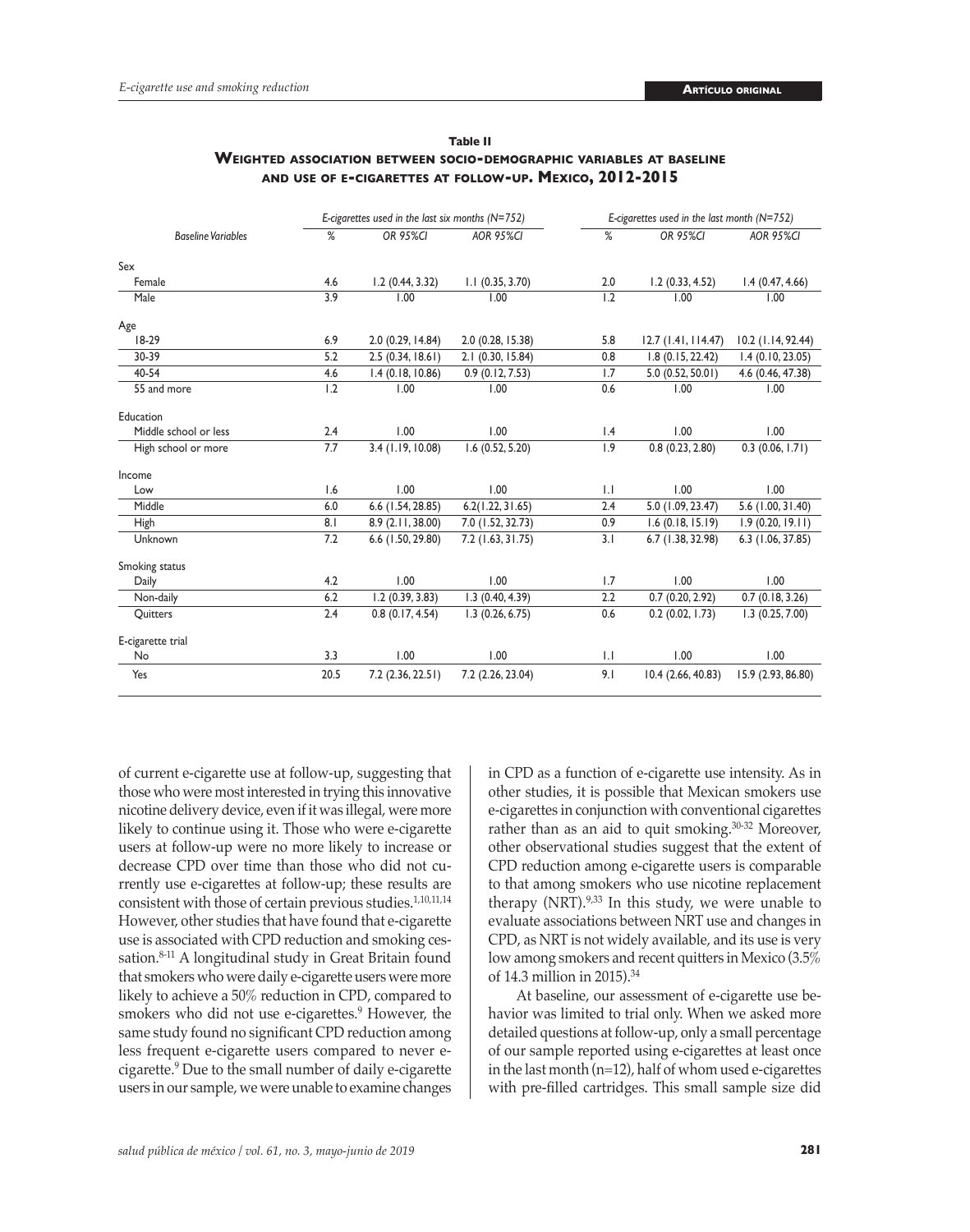| Table III                                                                          |
|------------------------------------------------------------------------------------|
| WEIGHTED ASSOCIATION BETWEEN INTENTION TO QUIT AT BASELINE AND USE OF E-CIGARETTES |
| <b>AT FOLLOW-UP. MEXICO, 2012-2015</b>                                             |

|                                             |                | Use of e-cigarettes in the last months $(N=624)$ |                  |                      |
|---------------------------------------------|----------------|--------------------------------------------------|------------------|----------------------|
|                                             | $\mathsf{N}$   | %                                                | OR 95%CI         | <b>AOR 95%CI</b>     |
| Plan to quit smoking in the next six months |                |                                                  |                  |                      |
| Yes                                         | $\overline{2}$ | 1.87                                             | $1.06(0.2-5.64)$ | $1.3(0.23 - 7.41)$   |
| No/Don't know                               | 8              | 1.55                                             | 1.00             | 1.00                 |
| Sex                                         |                |                                                  |                  |                      |
| Female                                      | 5              | 1.77                                             |                  | $0.75(0.21-2.73)$    |
| Male                                        | $\overline{5}$ | 1.46                                             |                  | 1.00                 |
| Age                                         |                |                                                  |                  |                      |
| $18-29$                                     | 5              | 3.55                                             |                  | 7.83 (0.81-75.55)    |
| 30-39                                       | I              | 0.67                                             |                  | $0.98(0.05 - 16.45)$ |
| 40-50                                       | 3              | 2.01                                             |                  | 6.32 (0.5-79.33)     |
| $55+$                                       |                | 0.54                                             |                  | 1.00                 |
| Education                                   |                |                                                  |                  |                      |
| Middle school or less                       | 6              | 1.46                                             |                  | 1.00                 |
| High school or more                         | $\overline{4}$ | 1.87                                             |                  | $0.29(0.06 - 1.36)$  |
| Income                                      |                |                                                  |                  |                      |
| Low                                         | I              | 0.83                                             |                  | 1.00                 |
| Middle                                      | $\sqrt{2}$     | 1.09                                             |                  | $1.88(0.13 - 27.27)$ |
| High                                        | 4              | 1.7                                              |                  | $6.95(0.61 - 78.62)$ |
| unknown                                     | 3              | 3.53                                             |                  | 12.41 (0.99-155.57)  |
| Ever used e-cigarettes at baseline          |                |                                                  |                  |                      |
| Yes                                         | 3              | 7.14                                             |                  | $9.24(2.02-42.2)$    |
| No                                          | $\overline{7}$ | 1.20                                             |                  | 1.00                 |

not permit evaluation of the frequency of use or type of e-cigarette used, which previous studies suggest are critical considerations when assessing the impact of e-cigarettes on smoking reduction and cessation.<sup>1,20-22</sup> Larger sample sizes that consider e-cigarette devices used and nicotine content will be necessary to determine whether e-cigarettes can effectively promote cessation among smokers who use the devices as an aid for quitting.<sup>1</sup>

Smokers who planned to quit smoking at baseline were not more likely to become current e-cigarette users at follow-up; hence, e-cigarette use may not be perceived as a viable smoking cessation aid within the context of Mexico. This result is consistent with a previous longitudinal study in the US.<sup>35</sup> Mexicans may mainly experiment with e-cigarettes, substituting them for cigarettes in contexts where smoking is not allowed or is socially unacceptable. This orientation may change if e-cigarettes become legal, more widely available, and

are accompanied by marketing and communication campaigns that encourage their use for harm reduction.

#### **Limitations**

This study has several limitations. For instance, our relatively small sample size and associated statistical power may account for the null results around e-cigarette use and CPD reduction, and for the low precision of estimates (e.g. large confidence intervals). However, some previous studies that have found positive and significant associations between e-cigarette use and smoking reduction and cessation have utilized smaller sample sizes ( $n=367$ ,  $n=477$ ).<sup>8</sup> Moreover, in this study we were unable to systematically evaluate e-cigarette related factors (e.g. type of e-cigarette used, nicotine content, frequency of e-cigarette use) that appear to be important when accounting for smoking cessation and reduction. Although the follow-up survey assessed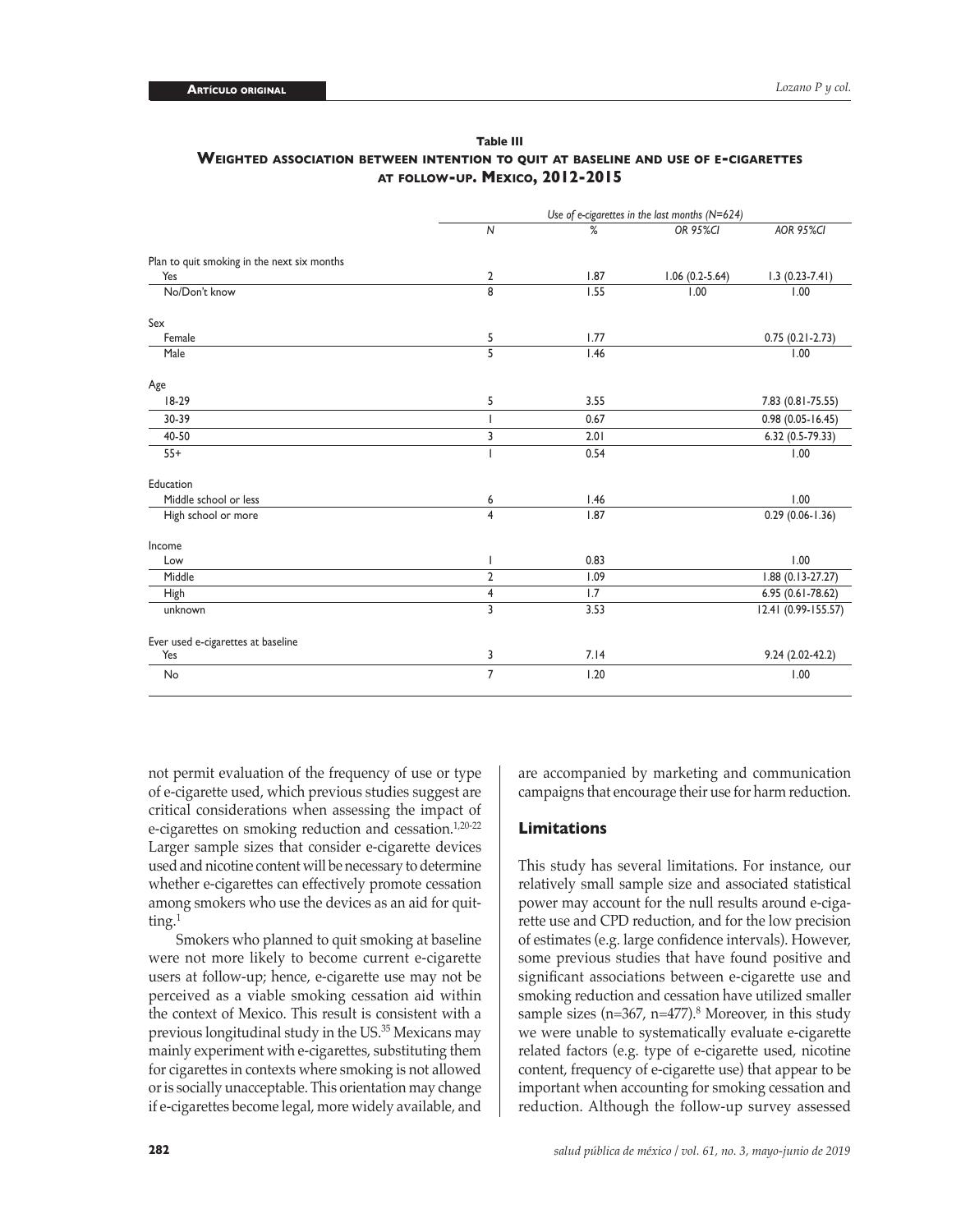## **Table IV Weighted association between use of e-cigarettes and change in the number of cigarettes consumed per day. Mexico, 2012-2015**

|                                       | Change in smoking consumption (N=739) |                                   |
|---------------------------------------|---------------------------------------|-----------------------------------|
|                                       | <b>β95%CI</b>                         | $\beta_{\textit{adjusted}}$ 95%Cl |
| Use of e-cigarettes in the last month |                                       |                                   |
| Yes                                   | $-0.42$ $(-3.06, 2.23)$               | $-0.58$ $(-3.25, 2.10)$           |
| N٥                                    | ref                                   | ref                               |
| Sex                                   |                                       |                                   |
| Female                                |                                       | $0.15$ ( $-0.69, 0.99$ )          |
| Male                                  |                                       | ref                               |
| Age                                   |                                       |                                   |
| $18-29$                               |                                       | 1.32 (-0.32, 2.95)                |
| 30-39                                 |                                       | $0.32$ ( $-1.07$ , $1.71$ )       |
| 40-50                                 |                                       | $0.35(-0.91, 1.62)$               |
| 55 o more                             |                                       | ref                               |
| Education                             |                                       |                                   |
| Middle school or less                 |                                       | ref                               |
| High school or more                   |                                       | $-0.28$ $(-1.24, 0.67)$           |
| Income                                |                                       |                                   |
| Low                                   |                                       | ref                               |
| Middle                                |                                       | $-0.12$ $(-1.30, 1.06)$           |
| High                                  |                                       | $-0.62$ $(-1.67, 0.43)$           |
| Unknown                               |                                       | $-1.24$ $(-3.25, 0.78)$           |
| Smoking status                        |                                       |                                   |
| Everyday                              |                                       | ref                               |
| Non-daily                             |                                       | 1.34 (0.27, 2.40)                 |
| Quitters*                             |                                       | 1.94(1.21, 2.66)                  |

\* Quitters were represented as zero cigarettes per day. Negative values for change in smoking cessation represent a reduction in e-cigarette use from wave 6 to wave 7

e-cigarette frequency, we were unable to analyze this variable in any detail due to a small sample size for daily and weekly e-cigarette users. The insufficient sample size also meant that we were unable to examine smoking cessation outcomes (quit attempts, successful quitting). To better assess these outcomes, future studies should consider using different sampling methods (e.g. oversampling e-cigarette users) or more controlled study designs (i.e. randomized clinical trials). Furthermore, the two year period between survey waves may have missed some important e-cigarette use and may be too long to examine its effectiveness for smoking cessation. Results from this study may not be generalizable to the Mexican population, as data were only collected from three cities (i.e. Mexico City, Guadalajara and Monterrey). Nonetheless, these cities are the largest in Mexico and represent a significant proportion of the population. Finally, differential follow-up may have introduced selection bias into the study, as participants who were lost to follow-up were younger and had higher education than those who were successfully followed up. However, this does not appear to be great cause of concern, given that we found no other significant differences between the analytic sample and those lost to follow-up, and our analyses adjusted for age, education and other key variables that might bias results.

# **Conclusions**

This is the first longitudinal study in Latin America to evaluate e-cigarette use and its association with smoking reduction and cessation intentions; in it, we found no evidence that e-cigarette use promotes cessation or harm reduction among Mexican smokers. Despite banning the importation, distribution, marketing and sale of ecigarettes, there are currently no restrictions regarding the use of e-cigarettes in smoke-free places,<sup>25</sup> and ecigarettes appear to be widely available to both adults and adolescents.36 Indeed, e-cigarettes can be easily acquired at supermarkets, which suggests a poor enforcement of the ban.4 Moreover, as the e-cigarette market is rapidly evolving, data from this study (2015) may not adequately represent current patterns of e-cigarette use among Mexican adults who smoke. Likewise, future legalization of e-cigarette products may change e-cigarette consumption patterns, including their relationship with smoking cessation. Even if e-cigarettes may help smokers quit smoking, they may also promote the use of nicotine products among Mexican adolescents, among whom those at a relatively low risk appear interested in trying e-cigarettes $36,37$  and are likely to progress to conventional smoking after e-cigarette trial,<sup>38</sup> as found in US studies.39 Thus, policy makers need to carefully consider both the potential benefits and the potential harm of e-cigarette use for public health. In the end, this study suggests that e-cigarettes may not promote smoking reduction or cessation, and that it may be important to improve the enforcement of bans on ecigarette marketing and clarify that smoke-free bans also apply to e-cigarette use, as recommended by the WHO.<sup>40</sup>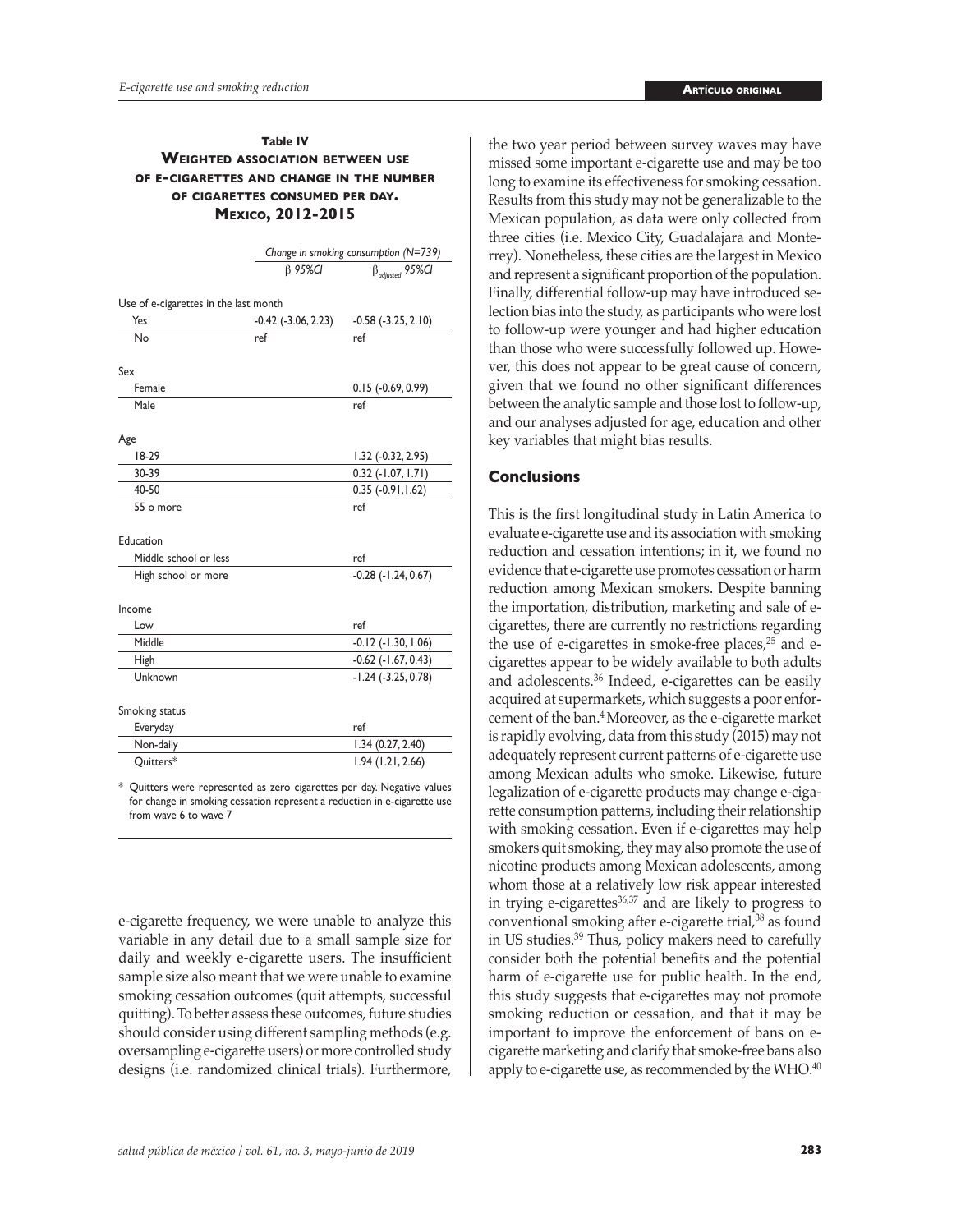## **Funding**

This research was supported by a grant from the Fogarty International Center and the National Cancer Institute of the United States National Institutes of Health (R01 TW010652). The content is solely the responsibility of the authors and does not necessarily represent the official views of the National Institutes of Health.

*Declaration of conflict of interests*. The authors declare that they have no conflict of interests.

## **References**

1. Hitchman SC, Brose LS, Brown J, Robson D, McNeill A. Associations between e-cigarette type, frequency of use, and quitting smoking: findings from a longitudinal online panel survey in Great Britain. Nicotine Tob Res. 2015;17(10):1187-94. <https://doi.org/10.1093/ntr/ntv078>

2. Kalkhoran S, Glantz SA. E-cigarettes and smoking cessation in real-world and clinical settings: a systematic review and meta-analysis. Lancet Respir Med. 2016;4(2):116-28. [https://doi.org/10.1016/S2213-](https://doi.org/10.1016/S2213-2600(15)00521-4) [2600\(15\)00521-4](https://doi.org/10.1016/S2213-2600(15)00521-4)

3. Bhatnagar A, Whitsel LP, Ribisl KM, Bullen C , Chaloupka F, Piano MR, *et al*. Electronic cigarettes a policy statement from the American Heart Association. Circulation. 2014;130(16):1418-36. [https://doi.org/10.1161/](https://doi.org/10.1161/CIR.0000000000000107) [CIR.0000000000000107](https://doi.org/10.1161/CIR.0000000000000107)

4. Research and Markets. Global E and T- Vapor Market, Analysis and Forecast (2017-2025) (Focus on Product Segments, Distribution Channels and Country Analysis) [cited March 16, 2019]. Available from: [https://www.](https://www.researchandmarkets.com/reports/4471809/global-e-cigarette-and-t-vapor-market-analysis#pos-1) [researchandmarkets.com/reports/4471809/global-e-cigarette-and-t-vapor](https://www.researchandmarkets.com/reports/4471809/global-e-cigarette-and-t-vapor-market-analysis#pos-1)[market-analysis#pos-1](https://www.researchandmarkets.com/reports/4471809/global-e-cigarette-and-t-vapor-market-analysis#pos-1)

5. Sommer I, Griebler U, Mahlknecht P, Thaler K, Bouskill K, Gartlehner G, Mendis S. Socioeconomic inequalities in non-communicable diseases and their risk factors: an overview of systematic reviews. BMC Public Health. 2015;15(1):914.<https://doi.org/10.1186/s12889-015-2227-y>

6. Headley D. Hyperactivity in e-cigarettes but are we heading east … or west? 2014 June 26. In: Euromonitor Blog [internet] c2018 [about 5 screens]. Available from: [http://blog.euromonitor.com/2014/06/hyper](http://blog.euromonitor.com/2014/06/hyper-activity-in-e-cigarettes-but-are-we-heading-eastor-west.html)[activity-in-e-cigarettes-but-are-we-heading-eastor-west.html](http://blog.euromonitor.com/2014/06/hyper-activity-in-e-cigarettes-but-are-we-heading-eastor-west.html)

7. Evans P. E-Cigarette Makers Face Rise of Counterfeits. The Wall Street Journal. 2015 February 20. Available from: [http://www.wsj.com/articles/e](http://www.wsj.com/articles/e-cigarette-makers-face-rise-of-counterfeits-1424441348)[cigarette-makers-face-rise-of-counterfeits-1424441348](http://www.wsj.com/articles/e-cigarette-makers-face-rise-of-counterfeits-1424441348)

8. Etter JF, Bullen C.A longitudinal study of electronic cigarette users. Addict Behav. 2014;39(2):491-4. [https://doi.org/10.1016/j.](https://doi.org/10.1016/j.addbeh.2013.10.028) [addbeh.2013.10.028](https://doi.org/10.1016/j.addbeh.2013.10.028)

9. Brose LS, Hitchman SC, Brown J, West R, McNeill A. Is the use of electronic cigarettes while smoking associated with smoking cessation attempts, cessation and reduced cigarette consumption? A survey with a 1-year follow-up. Addiction. 2015;110(7):1160-8. <https://doi.org/10.1111/add.12917> 10. Adkison SE, O'Connor RJ, Bansal-Travers M, Hyland A, Borland R, Yong HH, *et al*. Electronic nicotine delivery systems: international tobacco control four-country survey. Am J Prev Med. 2013;44(3):207-15. [https://](https://doi.org/10.1016/j.amepre.2012.10.018) [doi.org/10.1016/j.amepre.2012.10.018](https://doi.org/10.1016/j.amepre.2012.10.018)

11. Berry KM, Reynolds LM, Collins JM, Siegel MB, Fetterman JL, Hamburg NM, *et al*. E-cigarette initiation and associated changes in smoking cessation and reduction: the Population Assessment of Tobacco and Health Study, 2013–2015. Tob Control. 2018. [https://doi.org/10.1136/tobaccocon](https://doi.org/10.1136/tobaccocontrol-2017-054108)[trol-2017-054108](https://doi.org/10.1136/tobaccocontrol-2017-054108)

12. Samet JM. A global health perspective on the future of tobacco control. Salud Publica Mex. 2012;54:264-69. [https://doi.org/10.1590/](https://doi.org/10.1590/S0036-36342012000300008) [S0036-36342012000300008](https://doi.org/10.1590/S0036-36342012000300008)

13. Blanco A, Sandoval RC, Martínez-López L, Caixeta R. Diez años del Convenio Marco de la OMS para el Control del Tabaco: avances en las Américas. Salud Publica Mex. 2017;59:117-25. [https://doi.](https://doi.org/10.21149/8682) [org/10.21149/8682](https://doi.org/10.21149/8682)

14. Grana RA, Popova L, Ling PM. A longitudinal analysis of electronic cigarette use and smoking cessation. JAMA Intern Med. 2014;174(5):812-3. <https://doi.org/10.1001/jamainternmed.2014.187>

15. Vickerman KA, Carpenter KM, Altman T, Nash CM, Zbikowski SM. Use of electronic cigarettes among state tobacco cessation quitline callers. Nicotine Tob Res. 2013;15(10):1787-91. <https://doi.org/10.1093/ntr/ntt061> 16. Borderud SP, Li Y, Burkhalter JE, Sheffer CE, Ostroff JS. Electronic cigarette use among patients with cancer: characteristics of electronic cigarette users and their smoking cessation outcomes. Cancer. 2014;120(22):3527-35.<https://doi.org/10.1002/cncr.28811>

17. Al-Delaimy WK, Myers MG, Leas EC, Strong DR, Hofstetter CR. Ecigarette use in the past and quitting behavior in the future: a population-based study. Am J Public Health. 2015;105(6):1213-9. [https://doi.](https://doi.org/10.2105/AJPH.2014.302482) [org/10.2105/AJPH.2014.302482](https://doi.org/10.2105/AJPH.2014.302482)

18. Sutfin EL, Reboussin BA, Debinski B, Wagoner KG, John Spangler J, Wolfson M. The impact of trying electronic cigarettes on cigarette smoking by college students: a prospective analysis. Am J Public Health. 2015;105(8):e83-e89. <https://doi.org/10.2105/AJPH.2015.302707> 19. Biener L, Hargraves JL. A longitudinal study of electronic cigarette use among a population-based sample of adult smokers: association with smoking cessation and motivation to quit. Nicotine Tob Res. 2014;17(2):127- 33.<https://doi.org/10.1093/ntr/ntu200>

20. Farsalinos KE, Spyrou A, Tsimopoulou K, Stefopoulos C, Romagna G, Voudris V. Nicotine absorption from electronic cigarette use: comparison between first and new-generation devices. Sci Rep. 2014;4:4133. [https://](https://doi.org/10.1038/srep04133) [doi.org/10.1038/srep04133](https://doi.org/10.1038/srep04133)

21. National Academies of Sciences, Engineering, and Medicine. Public health consequences of e-cigarettes. Washington, DC: The National Academies Press, 2018.<https://doi.org/10.17226/24952>

22. Lopez AA, Hiler MM, Soule EK, Ramôa CP, Karaoghlanian NV, Lipato T, *et al*. Effects of electronic cigarette liquid nicotine concentration on plasma nicotine and puff topography in tobacco cigarette smokers: a preliminary report. Nicotine Tob Res. 2015;18(5):720-3. [https://doi.](https://doi.org/10.1093/ntr/ntv182) [org/10.1093/ntr/ntv182](https://doi.org/10.1093/ntr/ntv182)

23. Congreso General de los Estados Unidos Mexicanos. Ley General para el Control del Tabaco. México, 2007. Salud Publica Mex. 2008;50(suppl 3):s405-13.

24. Gravely S, Fong GT, Cummings KM, Yan M, Quah A, Borland R, *et al.*  Awareness, trial, and current use of electronic cigarettes in 10 countries: Findings from the ITC project. Int J Environ Res Public Health. 2014;11(11):11691-704.<https://doi.org/10.3390/ijerph111111691> 25. Zavala-Arciniega L, Reynales-Shigematsu LM, Lozano P, Rodríguez-Andrade MÁ, Arillo-Santillán E, Thrasher JF. Patterns of awareness and use of electronic cigarettes in Mexico, a middle-income country that bans them: Results from a 2016 national survey. Prev Med. 2018;116:211-8. [https://](https://doi.org/10.1016/j.ypmed.2018.09.018) [doi.org/10.1016/j.ypmed.2018.09.018](https://doi.org/10.1016/j.ypmed.2018.09.018)

26. Fleischer NL, Thrasher JF, de Miera-Juárez BS, Reynales-Shigematsu LM, Arillo-Santillán E, Osman A, *et al.* Neighbourhood deprivation and smoking and quit behaviour among smokers in Mexico: findings from the ITC Mexico Survey. Tob Control. 2015;24(suppl 3):iii56-63. [https://doi.](https://doi.org/10.1136/tobaccocontrol-2013-051495) [org/10.1136/tobaccocontrol-2013-051495](https://doi.org/10.1136/tobaccocontrol-2013-051495)

27. Lozano P, Thrasher JF, Forthofer M, Hardin J, Reynales-Shigematsu LM, Arillo-Santillán E, Fleischer NL. The role of social norms and socioeconomic status in smoking-related stigma among smokers in Mexico and Uruguay. Critical Public Health. 2018:1-13. [https://doi.org/10.1080/095815](https://doi.org/10.1080/09581596.2018.1440070) [96.2018.1440070](https://doi.org/10.1080/09581596.2018.1440070)

28. Thrasher J, Pérez-Hernández R, Arillo-Santillán E, Barrientos-Gutiérrez I. Hacia el consumo informado de tabaco en México: Efecto de las advertencias en población fumadora. Salud Publica Mex. 2012;54(3):242-53.